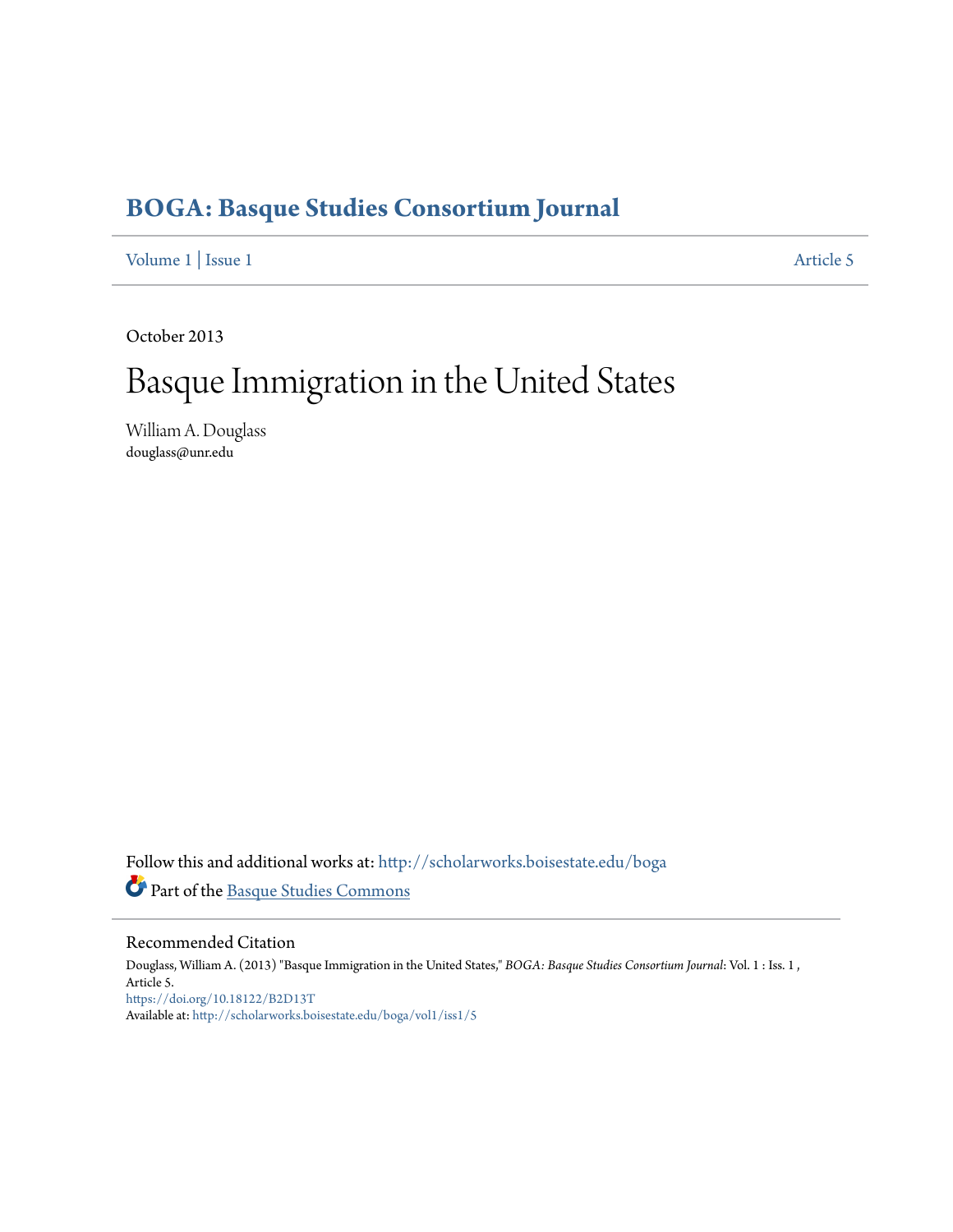

## **Basque Immigration in the United States1**

**William A. Douglass** Professor Emeritus, Center for Basque Studies University of Nevada, Reno

While it is my purpose today to discuss Basque immigration in the United States since about the midnineteenth century to the present and some of the historiographical issues regarding it, as well as my speculation concerning the future, I feel that it is important to situate this talk within the broader context of Basque emigration worldwide since Columbus's discovery of the New World and the immediate division of it in 1493 into a Spanish and Portuguese sphere of influence by Pope Alexander VI. Basques were quintessential shipbuilders and mariners in fifteenth century Iberia and actually took part in the voyages of discovery and expansion of imperial interests of *both* Iberian powers. The Basque Country itself was a part of the kingdom of Castile and it is therefore not surprising that Basques were well-represented, even disproportionately so, in the New World ventures. It would be a Basque, serving under the Portuguese explorer Magellan, himself in the service of the Spanish crown, that would be the first person to have circumnavigated the globe when Juan Sebastian Elkano returned to Spain in 1522 in command of the bedraggled survivors of the ill‐fated expedition. The subsequent centralization in Seville and Cadiz of Spain's trafficking with its expanding trans‐Atlantic colonies itself meant that from the outset a considerable number of Basque mariners and merchants relocated from their home area to Andalusia.

It is therefore fair to say that emigration from the Basque Country during the post-Columbine period dates from its very beginning and continued throughout the past half millennium to a greater degree than was the case in the majority of other European sending areas. This trend was both sustained and exacerbated by the inheritance system in much of the rural Basque Country whereby a single heir was named to the farm patrimony in each generation. The disinherited provided many candidates for emigration.

I would begin this talk with the caveat that it is a gross oversimplification to speak of *a* Basque emigration and *the* Basque diaspora. In point of fact, there were many emigrations specific to individual sending areas within the Basque Country, each with its own particular history, just as there was a plethora of destinations or diasporas. Indeed, it is scarcely an exaggeration to contend that each region, city, town, village, neighborhood and extended family within the Basque Country had its own emigration history and subsequent networks with several emigrant diasporas around the globe. One can even further adjust the analytic microscope to the individual Basque emigrant/immigrant—since no two protagonists shared an identical story.

Nevertheless, there is a heuristic imperative to treat such complexity under a few rubrics if we hope to generalize about it all. Let me therefore deal with three broad types of Basque emigration—colonial, modern and postmodern‐‐before attempting to situate the United States within the scheme.

 $1$  The present article is an elaboration of the lecture given on October 10, 2013, at Columbia University in the conference "A History of the Basques in New York: On the Centennial of the Euzko-Etxea of New York (1913-2013)."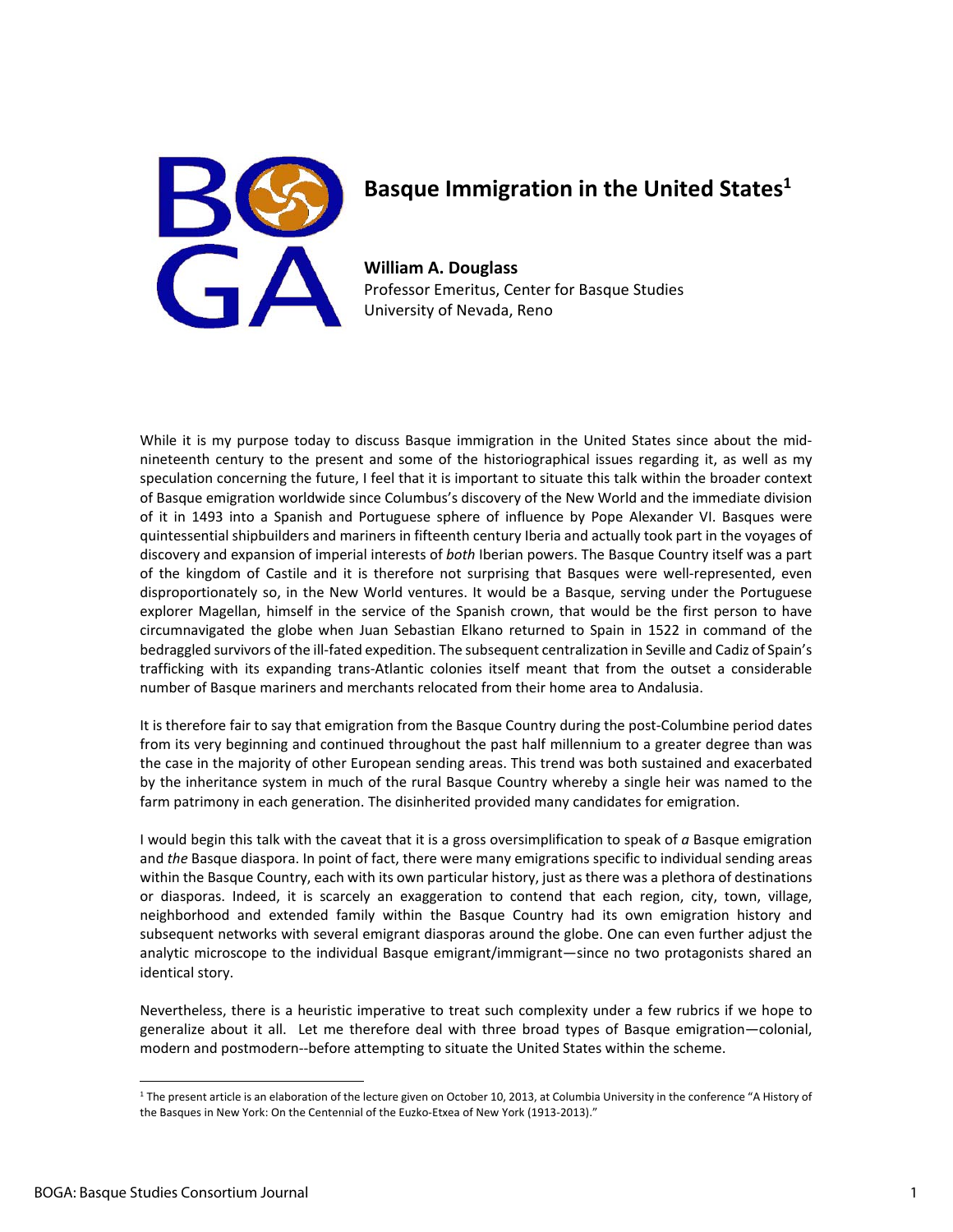1. **Basque colonial emigration**‐‐refers to the accessibility and opportunity afforded to Basques by their geopolitical situation within the transatlantic territories of two of Europe's greatest imperial powers—Spain and France. The division of the Basque homeland by the French-Spanish international frontier, one of Europe's longest standing and most stable, itself conditioned the emigration of its respective two Basque citizenries. This meant that the opportunity to emigrate, as well as selection among the likely destinations, was in large measure configured by the international machinations and fortunes of Madrid and Paris.<sup>2</sup>

In understanding Basque colonial emigration, it is important to distinguish the difference in its magnitude within the two imperial orbits. Hegoalde, or the Spanish Basque Country, was far more significant in terms of size, population, and economic significance than was Iparralde, or the French Basque counterpart. Indeed, even today the population of the latter is scarcely 200,000 persons, making it an insignificant factor within the French national equation. The primary activities of French Basques in the New World during the colonial period devolved primarily on the margins—whether in the guise of cod fishermen and whalers off the Canadian coast or as corsairs and pirates preying upon Spanish settlements and vessels in the Caribbean.

Basque emigration within the Spanish imperial world was quite important, in fact foundational. No Hispanic country within Latin America is without its Basque diaspora. Indeed, in many cases, albeit varying by historical period, Basques have played a key role throughout all of Latin America—particularly within colonial elites. Whether dealing with the region's agricultural or mining frontiers, prominent Basques were disproportionately in the vanguard. Most Latin American countries number Basques among their colonial administrators and post-colonial leaders (both presidents and dictators). Then there were the larger-thanlife figures such as the New World's first archbishop, Juan de Zumárraga, in Nueva España and the famed South American liberator Simón de Bolivar, himself a creole of Basque descent.

We can even discern a certain Basque influence during this colonial period within what is today the United States. There was a Basque presence in the Spanish exploration and settlement of Florida—think of our name of Biscayne Bay for the waters off Miami. Then there was the French (and subsequent Spanish) presence in Louisiana, as well as the Spanish domination of the American Southwest<sup>3</sup> from Texas to California. For example, in 1598 the creole Mexican Basque Juan de Oñate founded both Albuquerque and the frontier province of New Mexico. The famed explorer Juan Bautista de Anza was of Basque descent, as were several of the explorers, missionaries, and even governors of Alta California.

It is not impossible, indeed likely, that the odd wandering Basque participated in the development of the thirteen American colonies,<sup>4</sup> but I am unaware of any specific examples. In sum, colonial Basque emigration devolved almost exclusively within the Spanish and French imperial worlds.

<sup>&</sup>lt;sup>2</sup> However, there is the caveat that neither the frontier itself nor the spheres of influence that it bounded were impermeable. In the early fifteenth century, after Navarra was finally incorporated by force of arms (in 1512) into "Spain," Emperor Charles V accorded to the inhabitants of Iparralde's (the French Basque Country's) Basse Navarre the right to participate in Spain's imperial venture. In the latter half of the nineteenth century young Spanish Basque males crossed the frontier in large numbers before emigrating (mainly to former Spanish New World colonies or the United States) in order to avoid military service in Spain's bloody wars in Cuba and North Africa—not to mention the Third Carlist War (1872‐1876) in the Spanish Basque Country itself (Joseba Sarrionandia, *Somos como moros en la niebla?* Pamplona/Iruña: Pamiela, 2012, 153 and fn 295).

<sup>3</sup> To the chagrin of some Arizona historians, I have argued that the name of their state is likely of Basque origin (from *aritz ona*, or "good oak" in the Basque language). *Cf* William A. Douglass, "On the Naming of Arizona," *Names* vol. 27, no. 4 (1979), 217‐34.

<sup>4</sup> An influence of another sort might be mentioned. In 1779, John Adams, a founding father of the American constitution and future second president of the United States, visited Bizkaia. He later wrote a three‐volume work entitled *Defense of Constitutions of Government of the United States of America*. The first volume appeared just before the Constitutional Convention in Philadelphia and was widely read by its delegates. In it Adams wrote,

"In a research like this, after those people in Europe who have had the skill, courage, and fortune, to preserve a voice in the government, Biscay, in Spain, ought by no means to be omitted. While their neighbors have long since resigned all their pretensions into the hands of kings and priests, this extraordinary people have preserved their ancient language, genius, laws, government, and manners, without innovations, longer than any other nation of Europe." John Adams, *The Works of John Adams: Second President of*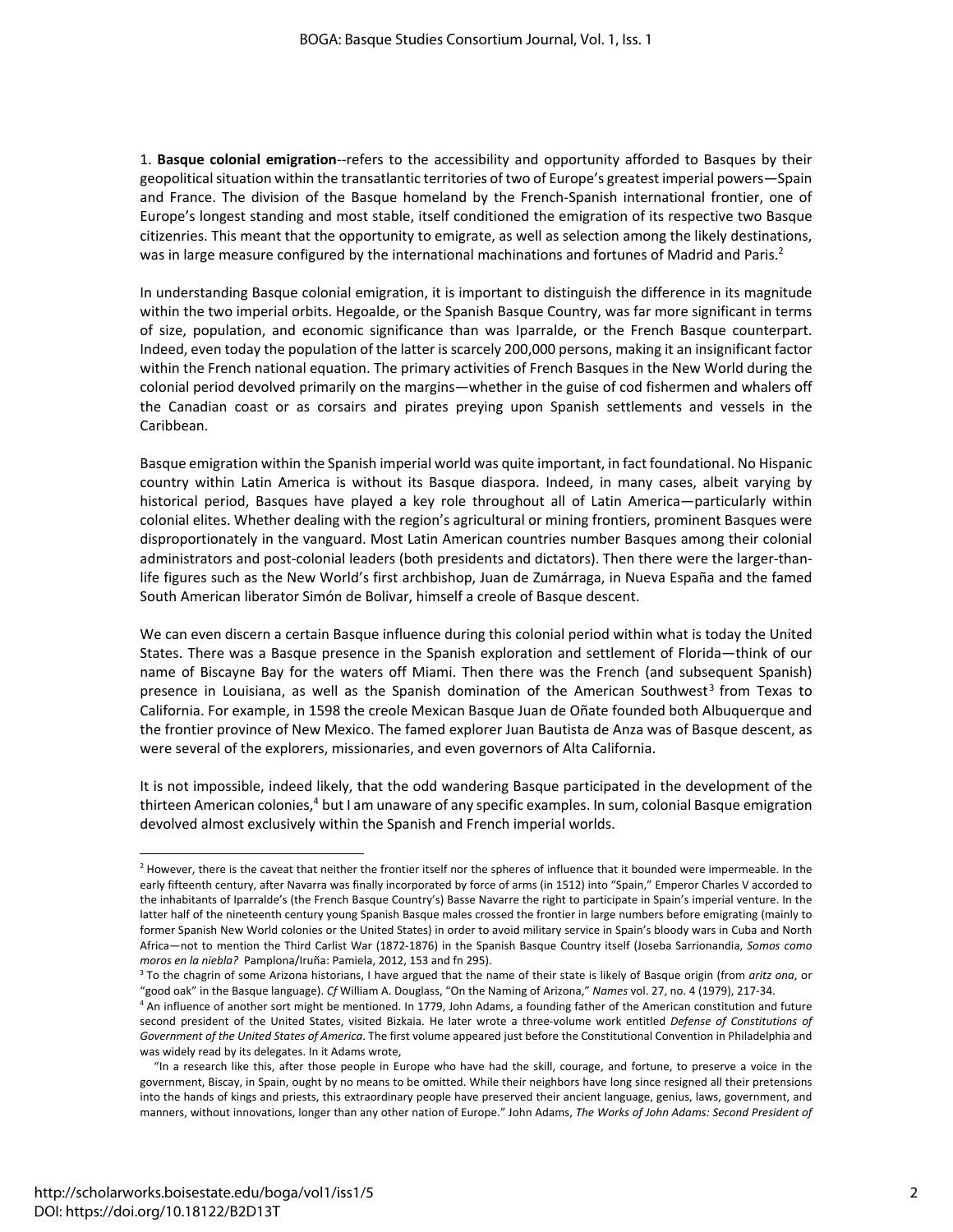2. **Basque modern emigration**‐‐dates from about the time of Napoleon to just after the First World War, and is a part of the overseas departure of what have been termed Europe's "huddled masses."5 During the nineteenth century the population of Europe doubled despite the pronounced emigration of tens of millions of lower class urbanites and rural dwellers to what have been labeled the world's "settler societies." These were vast countries with huge agricultural potential inhabited by relatively tiny and dispersed populations of indigenes. The latter were systematically exterminated, their remnants corralled on marginal lands into reservations. Reference is to the United States, Canada, Australia and South Africa within the Anglo realm, and notably Brazil and the southern cone of South America (Argentina, Uruguay and Chile) within the Luso‐ Hispanic world.

During the second half of the nineteenth century, every one of the settler societies developed state policies designed to attract European immigrants—sometimes even actively recruiting and transporting them. There also developed throughout much of Europe an "emigration industry" constituted by bankers willing to finance intending emigrants, private recruiting agents, and the shipping companies. Predictably, the enterprise was prone to periodic scandals—prompted by the revelations of fraud on shore and then overcrowding, unsanitary conditions, inadequate medical care, and inferior rations on the high seas.

From the standpoint of the receiving societies all European immigrants were not equal. There was a marked preference for "kith and kin," persons who were already familiar with the dominant language and culture and were therefore most likely to "fit in" with a minimum of adjustment. Thus, within the Anglo sphere the preferred immigrant was from the British Isles. Then, given British prejudices regarding southern and eastern Europeans, preference was for Germans and Scandinavians. The reverse was true within the Luso‐ Hispanic realm. For example, by the end of the nineteenth century, in Argentina persons of Italian origin constituted about a fourth of the national population.

If we situate Basque emigration within this framework, beginning about the middle of the nineteenth century and lasting until the Great Depression, emigrants from throughout the entire Basque Country, and drawn from both its urban and rural lower classes, went to virtually every country within the Luso‐Hispanic Americas. The southern cone was the biggest attractor and today Argentina has by far the largest Basque diaspora in the world. Even southern Brazil received its contingent of Basque immigrants as a part of that country's desire for southern Europeans.

The massive transfer of Old‐World‐born Basques to the Hispanic New World during this period was facilitated by an existing infrastructure. There were the established kinship ties with New World descendants of Basque colonial immigrants who were often predisposed to assist the newcomers with housing and employment. Then, too, by the nineteenth century Basques as an ethnic group had a stellar reputation as reliable hard workers. In many Latin American circles they, in the particular, were regarded to be more desirable immigrants than "Spaniards" in general. In sum, in the aftermath of both the colonial and modern emigration of Basques to the Americas, today Latin America possesses as many or more hyphenated Basques—i. e. Argentine‐Basques, Mexican‐Basques‐‐estimated loosely at anywhere between three and six million individuals‐‐than the present‐day population of the Basque Country itself, or about three million people.<sup>6</sup>

the United States/with a life of the author, notes and illustrations by his grandson Charles Francis Adams (Boston: Little, Brown, 1856), Volume 4, 310.

<sup>5</sup> The phrase derives from Emma Lazarus's famous poem "The New Colossus" that is inscribed on the base of the Statute of Liberty. Immigration historian Oscar Handlin employed it in his iconic study *The Uprooted; the Epic Story of the Great Migrations that Made the American People* (Boston: Little, Brown, 1951).

<sup>&</sup>lt;sup>6</sup> Such statistics raise serious definitional issues. Within the Basque homeland nearly half of the population is descended from inmigrants of non‐Basque descent (with time, and particularly that of the generational variety, some assimilate and become "very Basque"). Regarding the diaspora, the two extreme parameters on the way of counting are, on the one hand, inclusion of anyone with a single Basque ancestor, and, on the other, exclusion of anyone who fails to exhibit personal Basque cultural awareness and sense of personal identity. The exercise is analagous to counting the world's Catholics. Does baptism as an infant make one forever after a member or does one need to be an adult practitioner?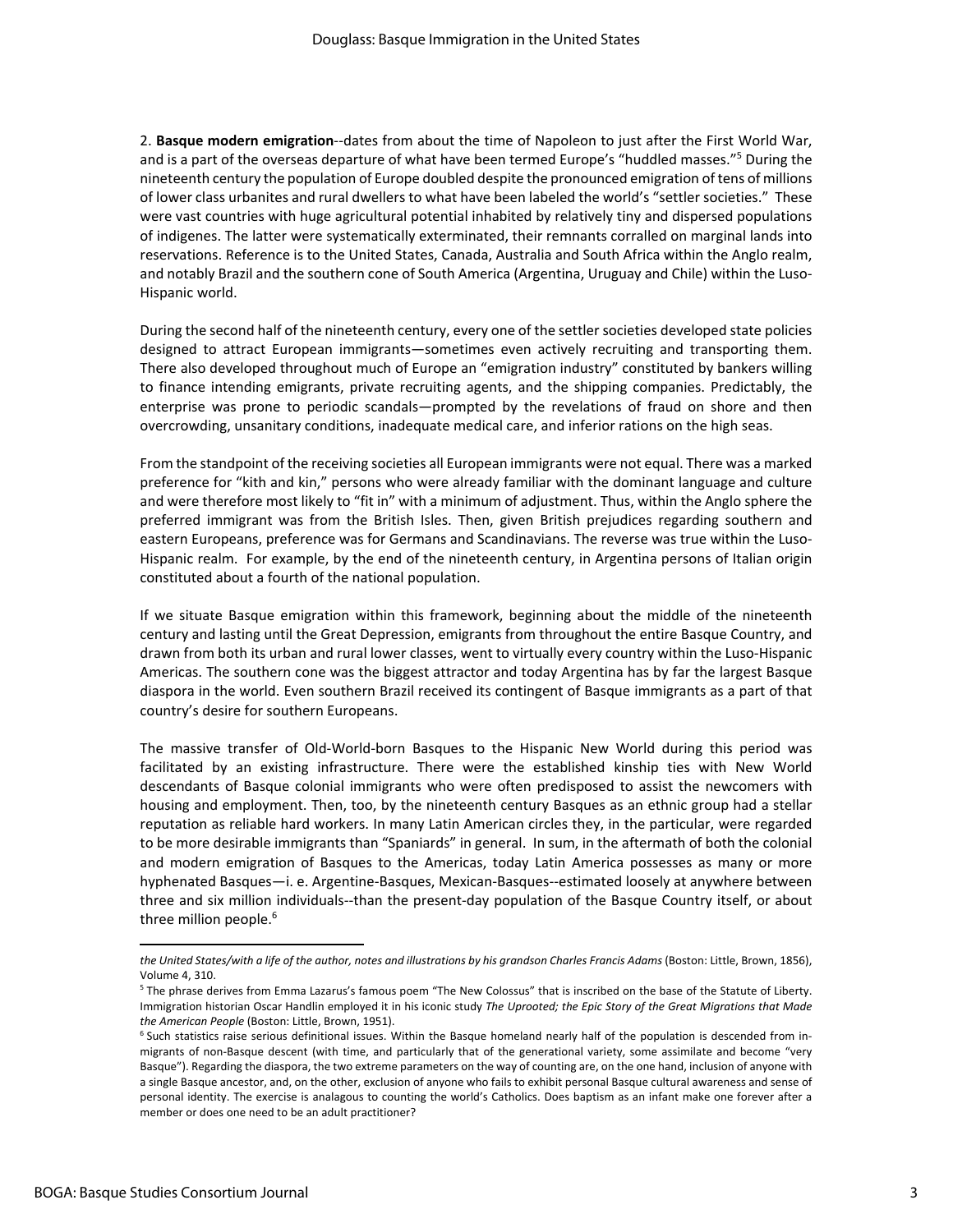If we narrow the purview further to consideration of Basque immigration within the Anglo world,<sup>7</sup> and the United States in particular, we can discern the beginnings of a Basque presence there dating from the California gold rush. Basques entered the ranks of the fortune‐seeking Argonauts who constituted one of the biggest mining booms that the planet has ever experienced. Some Basques travelled to the American West from Europe, but others arrived from the established Latin American Basque diasporas—Mexico, Chile and, notably, Argentina. It was the latter contingent that would lay the foundation for today's Basque diaspora in the American West.

Prior to the discovery of California gold, Basque immigrants were established as both nomadic and sedentary (or *estancia*‐based) sheep men in the Argentine pampas. Some of them dashed to California where, like most of the gold-seekers, they failed. However, certain key individuals in their ranks, founding figures like the French Basque Domingo Bastanchury and the Gipuzkoan Pedro Altube, recognized the opportunity afforded by the vast pastures of southern and central California. They became itinerant or nomadic sheepmen, moving about the public lands with their herds—developing a pattern of sheep transhumance whereby they alternated between summer pasturage in the high mountains and the winter range in the low deserts. As they expanded their operations they attracted to their sides kinsmen and fellow villagers from the Old Country. By the 1870s, the "tramp" operators, as they came to be called by their Anglo detractors, had crossed the Sierra Nevada mountains and were spreading throughout the interior Great Basin region. Indeed, by the end of the nineteenth century there was a Basque presence in all thirteen states of the American West. By then they were the herders of choice in Basque and most non‐Basque sheep outfits alike.

Furthermore, there were now settled Basque ranchers, as well an emerging network of Basque boarding houses or hotels in towns throughout the region servicing the livestock industry. Both San Francisco and Los Angeles developed urban colonies, constituted largely, though not exclusively, by ex‐herders. It was there that Basques became prominent in other activities such as dairy farming, baking (San Francisco's famed sour‐dough French bread was actually Basque), landscape gardening, and construction in general. In short, there began to emerge a more heterogeneous Basque community in the American West. However, it should be noted that there was, and remains, a close identification between the sheep industry and Basque identity throughout the American West. Even today, the region's professional Basque Americans are prone to remember and invoke their family roots within the region's Basque sheepherding tradition.

We can draw a sketch of the typical Basque sheepherder in the American West during the modern period of Basque emigration. He was likely a disinherited son of a rural Basque farmstead (or, conversely, the owner of one sojourning alone as a sheepherder half a world away in order to save the money to pay off its mortgage). The predominant bachelor herder was young, unmarried, and poorly educated. He was scarcely literate in Spanish or French, let alone Basque, and certainly ignorant of English. His way of life herding a

 $<sup>7</sup>$  Australia and Canada are beyond the purview of the present treatment. But in a nutshell, while there is some evidence of a few</sup> adventuresome (and loner) Basques sprinkled throughout Australia during the nineteenth century, it was during the first decade of the twentieth that Basques began to emigrate systematically to Queensland where they became part of the recruitment of southern Europeans (particularly Italians) as sugarcane cutters. Eventually the ex‐cane cutters settled in other agricultural districts, such as Mareeba and Griffith, as well as becoming manual laborers (construction) in Brisbane, Sydney, and Melbourne. Today Melbourne, Sydney, and Townsville all have Basque social clubs William A. Douglass, "Basques." *In* James Jupp, ed., *The Australian People, an Encyclopedia of the Nation, Its People and Their Origins* (North Ryde: Angus and Robertson, 1988), 282‐4; William A. Douglass, *Azúcar* amargo: vida y fortuna de los cortadores de caña italianos y vascos en la Australia tropical (Lejona: Servicio Editorial de la Universidad Vasca, 1994); Gloria Totoricagüena Egurrola, *Australia: Vasconia and the Lucky Country* (Vitoria‐Gasteiz: Eusko Jaurlaritzaren Argitalpen Nagusia, 2008).

Canada developed its own limited and fragmented Basque diaspora. By the early twentieth century, some Basques became involved in logging in British Columbia and there is now a small colony in Vancouver (which has a social club). Others, about the same time, entered the livestock industry in Alberta. Finally, there is the French Basque presence in eastern Canada with its ancient sixteenthcentury roots in the maritime and fishing activities off the eastern seaboard and its presence within French agricultural settlement of the province. All of these Canadian‐Basque colonies are but dimly understood and await further research.

It is probably safe to say that at no point in their respective histories have the Australian‐Basque and Canadian‐Basque communities ever exceeded two thousand persons.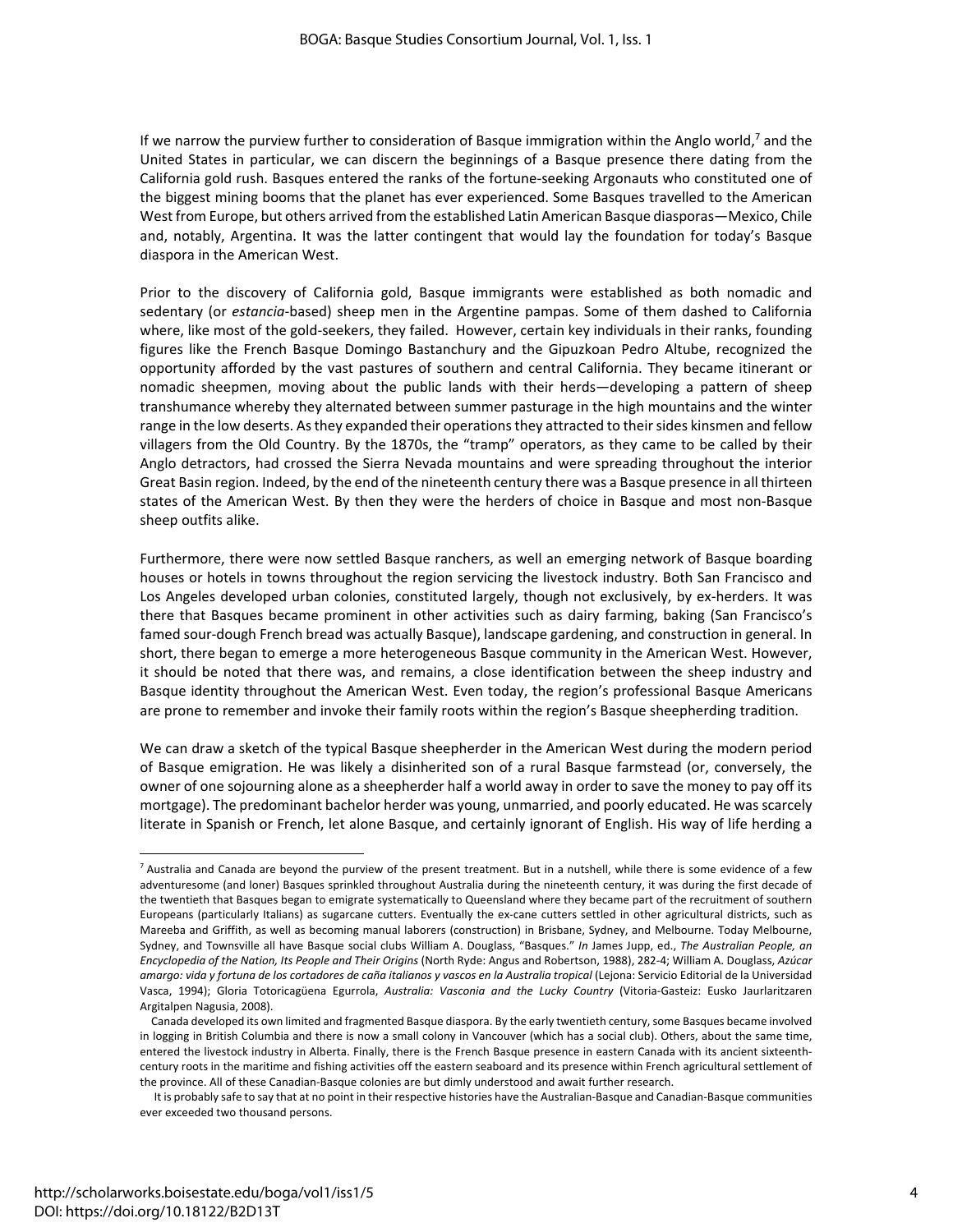band of sheep on the western ranges isolated him from American society‐‐not to mention any human contacts for days at a time. When he went to town he likely stayed in a Basque boarding house and relied upon its hotelkeeper to serve as interpreter in his limited dealings with the wider society (the doctor's visit, the trip to the bank or post office to send money to Europe, the shopping for new levis and boots). He was typically a sojourner intent upon saving up the money with which to return to Europe. There, he likely married and acquired a farm or started a small business with his American stake. In a word, unlike his counterpart in Latin America, almost none of these North American Basque immigrants perceived his future in New World terms.

But, of course, along the way some changed their minds. They became more comfortable in the Anglo world and the object might then become to buy a ranch or establish a Basque boarding house in town. They went back or sent back to Europe for a bride. The hotels became marriage mills in their own right that recruited single women as workers from the Basque Country; they rarely remained single for long (particularly since the cycle of transhumant sheep raising was such that about half of the labor force was laid off for about five months out of the year, during which time the unemployed herders were prone to reside in a Basque boarding house).

We might also make some generalizations about the Basque‐Americans of the western United States. While not absolute, there was a marked division, defined in terms of Old‐World regional origins, we can distinguish a Bizkayan Basque world in parts of northern Nevada and all of southern Idaho versus the predominance of Navarrese and French Basque in California, Wyoming and Montana. Western Nevada had approximately equal representation of both groups. Until after World War II, the Basques of Boise had very little to do with those of Bakersfield.

Finally, today the importance of the region's Basque-Americans in terms of their visibility as a distinct ethnic group far outstrips their demographic reality. Writers and filmmakers have transformed the Basque sheepherder into a truly romantic western character. Nevertheless, the last American census (2000) to give a detailed profile of the Basque Americans<sup>8</sup> estimated that there were about 58,000 persons of Basque descent in the entire United States. California, with approximately 21,000, or 36 percent of the total, had by far the largest Basque presence of any state, but that figure represented only .000560 per cent of California's population.

It should be stated that the colonial and modern periods of Basque emigration were not entirely discrete, but rather were overlapping (at least to some degree). If the independence movements on the American mainland during the early decades of the nineteenth century removed the so-called Hispanic settler societies from Iberian control, the same was not true of Cuba, Puerto Rico, and the Philippines—all of which were traditional destinations of considerable Basque colonial emigration. During the remainder of the 1800s, or until Spain lost the Spanish‐American War (1898), these colonies remained the destinations of the elitist Basque colonial emigration of professionals and administrators, as well as church prelates, while at the same time experiencing their own influx of lower class Basques departing Europe as part of the massive overseas movement of the huddled masses.

3. **Basque postmodern emigration**‐‐post‐dates the Second World War down to the present, and remains open-ended. Were we to follow the fashions of the day, it would be tempting to call this "Basque globalized emigration." However, I resist doing so since one might argue that Basque emigration has been globalized for half a millennium. Furthermore, the term "postmodern" works for a couple of compelling reasons. The recent emergence of what has been termed postmodernism within the humanities and social sciences

<sup>&</sup>lt;sup>8</sup> In the three censuses between 1980 and 2000, Basques were treated separately from Hispanics and were further subdivided into Spanish and French Basques. This unprecedented refinement of an extremely small population within the nation's ethnic makeup was a boon to Basque immigration researchers. (*Cf* William A. Douglass, "Ethnic Categorization in the U. S. Census: The Basque Example," *Government Publications Review*, vol. 12 (1985), 289‐96. Unfortunately, the approach was abandoned in the 2010 census.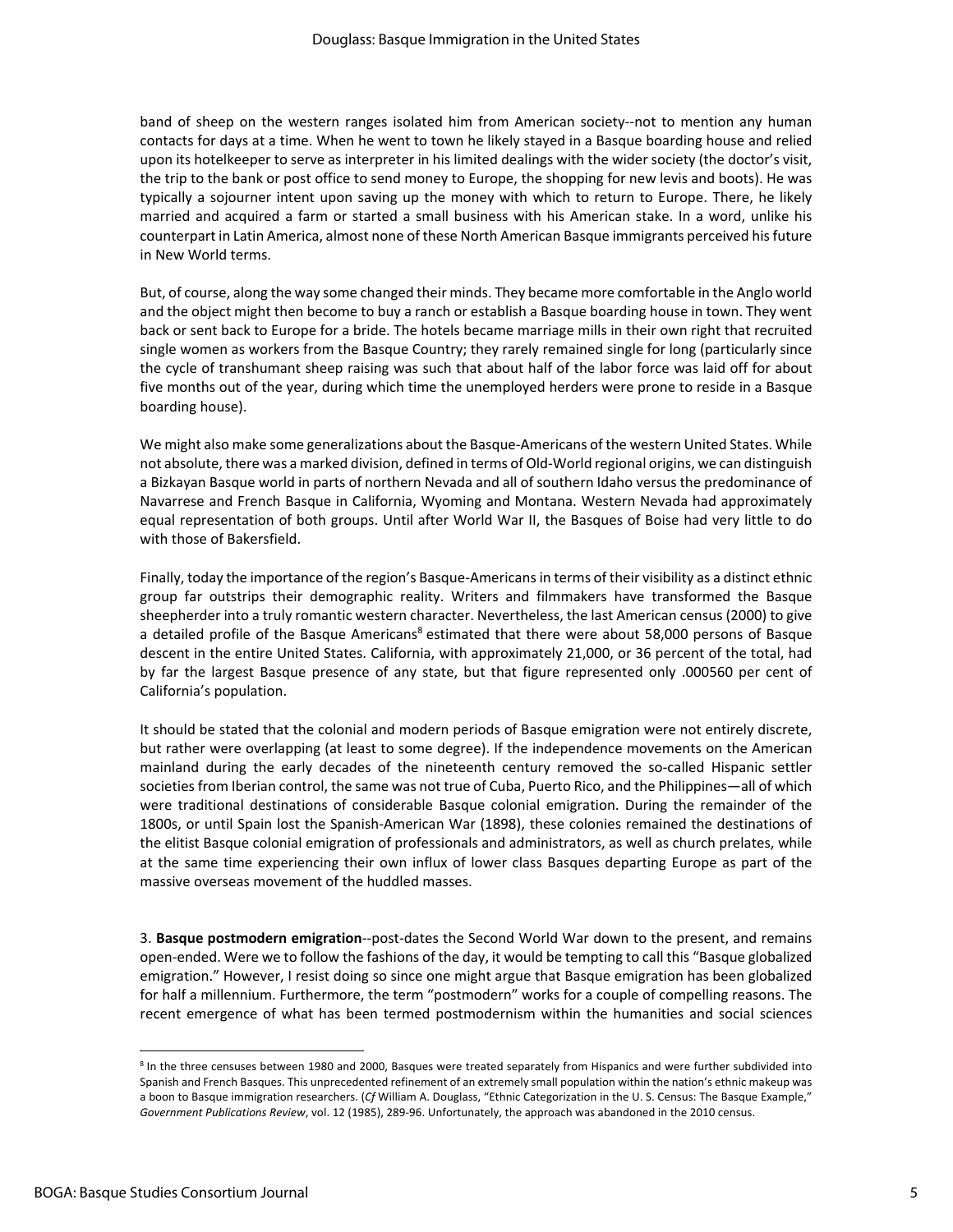references a focus upon two issues (among others<sup>9</sup>) that are of direct relevance to the present analysis. There is a fascination with identity formation and maintenance, on the one hand, and the configuration of new realities (including both virtual ones and even magical realism), on the other. Both are discernible, even dominant, trends within recent Basque emigration/immigration‐‐whether regarding the formation of new diasporas or reconfiguration of Basque ethnic identity within the old ones, and the inclusion of both within cyberspace.

But where are we to begin? First it is critical to invoke a plethora of world events and technological innovation that reshaped the global stage—the new playing field as it were. There is the emergence of the American imperial age, the end of the Cold War, creation of the European Union, the rise of the BRICs, and the invasion and current pervasiveness of the Internet within almost every realm of human affairs. There is also the reversal of the thrust of emigration. Today western Europe is more a receiving than sending area of migrants— in the guise of both legal ones from the central European member states within the European Union and illegal ones from throughout the Third World.<sup>10</sup> Then, too, there is the transformation of Spain from dictatorship to democracy accompanied by the creation of the current federal state within which there is now the Basque Autonomous Government (*Eusko Jaurlaritza*) capable of pursuing agendas that differ from those of Madrid—such as sponsorship of this conference, for example.

Regarding identity formation, we might note that the bulk of associational and cultural activity within the traditional Basque diasporas corresponds to the postmodern period. During the Great Depression, the Spanish Civil War, and World War II, European overseas mass emigration was simply interdicted by first the economic crisis and then the political one. Besieged economies around the world closed their doors to newcomers and the global conflict made civilian transatlantic travel all but impossible. Nor did the settler societies revert to their former immigration policies in the immediate aftermath of the Second World War.

The economies of all of them had matured to the point that they no longer sponsored unfettered immigration.<sup>11</sup> Rather, they debate and regulate that which is still allowed. This development, along with the dramatic recovery of the Spanish and French economies during the 1960s and 1970s, all but eliminated the earlier *Indiano* (Indian)<sup>12</sup> alternative afforded by the Americas.

Once unfettered immigration into the traditional Basque diasporas ceased, activists within the individual collectivities—both concerned Old‐World‐born persons and hyphenated New World descendants of former immigrants—perceived a palpable threat to the very survival of Basque identity within the host society. They therefore founded social clubs and cultural associations (ranging from dance and choral groups to publishers of newspapers and journals). Beginning in the late 1980s, newly formed *Eusko Jaurlaritza* and (to a lesser degree) its Navarrese counterpart reached out to their respective established diasporas around the globe. The Basque Government created what is today known as the *Dirección para la Comunidad Vasca en el Exterior* (Directorship for the Exterior Basque Community) within its Secretariat of Foreign Affairs. The scope of the Directorship's activities is impressive. There is a program for providing economic assistance to

<sup>&</sup>lt;sup>9</sup> It would be fun to engage in another postmodern game (or is it obsession?), namely the "deconstruction" of any text regarding Basque emigration, *including the present one*. But I fear that that particular exercise would take us far afield and is better reserved for another day.

<sup>&</sup>lt;sup>10</sup> There is now a factory in Etxalar (Navarra) that employs dozens of Bulgarians who reside in the village. When I conducted anthropological field research there in the 1960s the only "outsiders" were a few non-Basque Spaniards stationed in that frontier community as border and customs guards. Today, South Americans and sub‐Saharan Africans are fixtures of the street scene in any Basque city.

 $11$  Australia was an exception in this regard in that the fear of the Asian "yellow peril" informed a new liberal immigration policy designed to increase the national population dramatically (and particularly its European component) as a part of national defense. For the next few decades, the immigration of southern and central Europeans was openly encouraged, establishing the base of Australia's present large Italian, Greek, and Serbian communities. The greatest single influx of Basques into the country transpired between 1958 and 1960 when about one thousand men were recruited in the Basque Country to cut sugarcane in Queensland.

 $12$  Reference is to the term within Spanish and Basque society used to designate the successful emigrant to the New World. He was a fabled figure. While the emigrants who actually made spectacular fortunes were always in the minority, there were enough who did so to inform the dreams and fire the imaginations of many generations of intending Basque emigrants.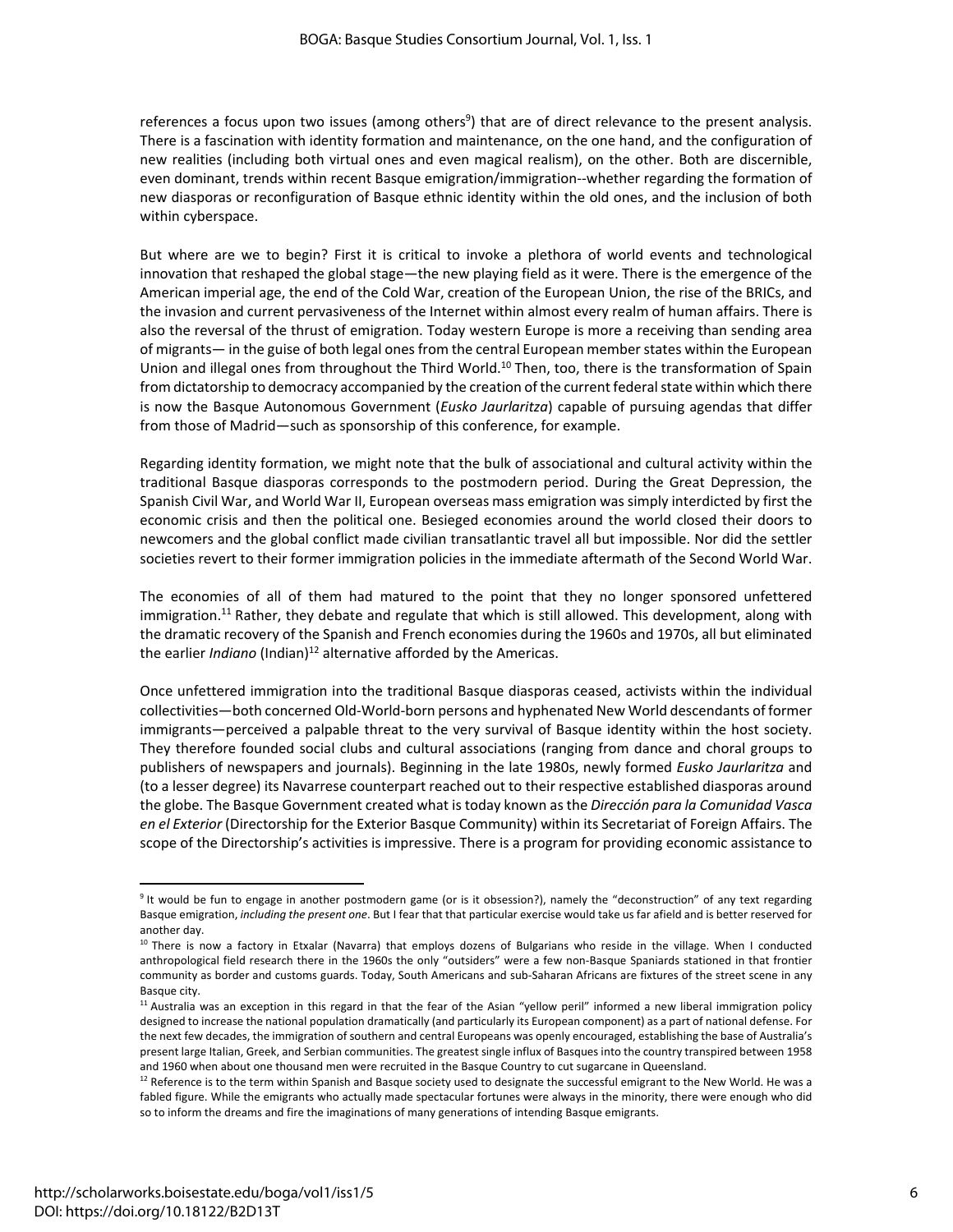truly needy Basques of the diaspora.13 There is a weekly publication, *Euskal Etxeak* (which means literally "Basque Homes" but refers here to "Basque Social Clubs"), with news of the Basque Country sent around the world in hard copy to 30,000 subscribers and electronically to 7,000 more. There is the *Gaztemundu* (World Youth) program that subsidizes summer travel to the Basque Country of the hyphenated youth of the diaspora, designed to provide them with first hand exposure to the homeland. There is an annual competition for a literary prize (*Premio Andrés de Irujo*‐‐named in honor of a prolific editor and publisher who lived as a political exile in Buenos Aires) that is given to the author of the best book on some aspect of the Basque diaspora. There is a publication series entitled *Urazandi* (From Overseas) that has published to date 25 volumes dealing with Basque diaspora studies. Every four years there is a gala international conference, or *Mundu Batzarra* (World Congress), attended by delegates of Basque associations around the world who are brought to the Basque Country by *Eusko Jaurlaritza* to spend several days deliberating about the present and future of the Basque diaspora (including specific strategic planning for its survival). There is also a competitive grant program that provides direct financial assistance to Basque social clubs and cultural associations throughout the planet. $14$ 

In order to access most of these programs and their resources you must pertain to a Basque entity that is formally recognized by the Basque Government. Currently, that list includes 187 names and, with but a few exceptions, is a comprehensive roster of the institutional organization of the world's Basque diaspora. By far, Argentina leads the way with no fewer than 84 entities—or 45 percent of the total. That includes FEVA or *Federación de Entidades Vasco‐Argentinas* (Federation of Basque‐Argentine Entities) that overarches most of the country's Basque social clubs and provides them with common activities such as a periodic national festival, sponsorship of touring performing artists from the Basque Country, and a national *mus15* tournament to determine Argentina's representative to the world championships.

Much of the Basque Government's activity (particularly *Gaztemundu*, the international congress, and both the *Euskal Etxeak* and *Urazandi* publications) has facilitated and stimulated lateral networking among the Basques of the several diasporas. This is an entirely new development since, until quite recently, the Basques of the United States and Argentina were largely ignorant of one another. Regarding Basque identity formation and maintenance, we can also now speak of a sort of Virtual Basque Country that exists in cyberspace; one that can be accessed equally by Old World Basques and those of the diaspora (imparting to all a sense of shared legacy and common purpose). In unimagined ways all Basques on the planet (and fellow travelers) can now consume, constitute, and sustain Basque identity.

If we analyze the 38 entries for the United States in the Basque Government's list of eligible Basque social clubs and cultural associations, excepting for a handful of the latter—such as the New‐York‐based Society for Basque Studies in America and Boise's Basque Museum—social clubs predominate and many post‐date

<sup>&</sup>lt;sup>13</sup> This represents internationalization of the concept of the mutual aid (beneficent) society that informed the original creation of some of the earliest Basque associations in places like New York City, Boise, Havana, and Buenos Aires.

<sup>&</sup>lt;sup>14</sup> The Secretariats of Culture and Education also have a history of promoting Basque culture abroad, particularly through assistance to universities. In the United States the Center for Basque Studies at the University of Nevada, Reno, Boise State University, and the University of California, Santa Barbara have all received such support. *Eusko Jaurlaritza* also finances the *Fundación Dechepare* (Dechepare Foundation) that provides episodic support for Basque pedagogy at universities such as Stanford and the University of Chicago. Nor is the relationship one‐directional. UNR's Center for Basque Studies serves as translator and publisher of the scholarship of many academics from the University of the Basque Country. It also publishes Basque classical works and Basque literature in English translation. It receives a visiting Basque scholar annually who organizes a conference with papers given by established authorities within his/her field. The results are then published by the Center. UNR also offers a doctorate in Basque Studies (attended primarily by Old World Basques). There is also the University Studies Abroad Consortium that currently sends American students to more than thirty university venues around the world. USAC was conceived at UNR as a program designed to send American (primarily Basque‐ American) students for semester and year‐long study at the University of the Basque Country. While it subsequently expanded both its scope and membership (it currently has more than thirty member American universities), it has sent, and continues to send, more students to the Basque Country than to any other destination. USAC alumnae are likely to return to the United States with enhanced knowledge of, and dedication to, their Basque heritage. Many go on to assume leadership roles within their local Basque‐American club and/or cultural association.

<sup>&</sup>lt;sup>15</sup> Reference is to a Basque card game that is not unlike poker (both involve considerable bluffing). It is usually a contest between two teams each with two players.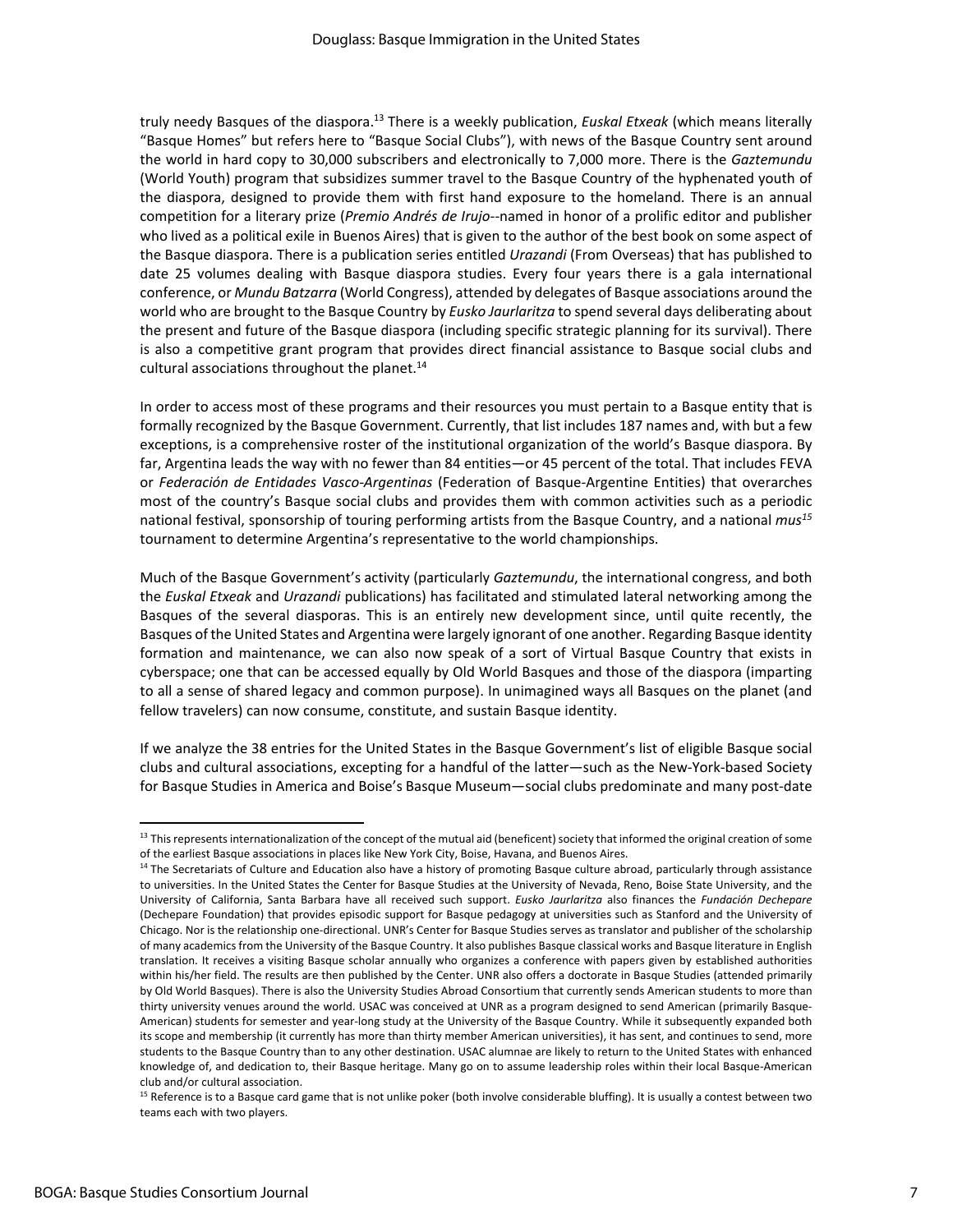a watershed cultural celebration held in Sparks, Nevada, in 1959. Reference is to the First National Basque Festival. It was an event that drew 3,000 participants to the Sparks Nugget Casino<sup>16</sup> for a weekend celebration of Basque heritage. Attendees came from throughout the entire Basque‐American diaspora, including New York City, and some even travelled to Nevada from the European homeland.

Two years earlier, in 1957, Robert Laxalt, son of a Nevada French Basque sheepherder, published his book *Sweet Promised Land*—the story of his father's four decades in the American West and an account of his first trip back to the Pyrenees. It became not only a best‐selling American classic, but also *their* story for the majority of Basque families of the American West. Laxalt was now the Basque Americans' literary spokesman and would remain so for the rest of the century. Laxalt received hundreds of letters of appreciation for hisfirst book and their return addresses provided the core of the National Festival's mailing list. Robert himself became a key member of the organizing committee.

The format for the two-day festival included both Old-World and New World cultural elements. In this sense the festival was an invention of its organizers.<sup>17</sup> It also became the model for the subsequent summer Basque festival cycle throughout the American West.

In the aftermath of the First National Festival there was a burst of organizational energy. Enthusiastic veterans of the Sparks event returned home to initiate their own local Basque club. Arguably, there was further fallout from the Laxalt book and the Sparks festival. Given the new public exposure and interest in the region's Basques, in 1962 the University of Nevada's nascent Desert Research Institute committed to creating a Basque Studies Program within the scientific agenda of its new Center for Western North American Studies. It was launched in 1967. By then Robert Laxalt was director of the University of Nevada Press, and he advocated creating a Basque Book Series within it that was launched in 1969.<sup>18</sup>

Then, in 1973, the Basque Studies Program hosted a meeting in Reno for representatives of the region's strongest Basque collectivities (Boise, Elko, Reno, San Francisco). Jon Bilbao proposed that they create NABO, or North American Basque Organizations, Inc., patterned after Argentina's FEVA. Today, most of the social clubs of the United States belong to NABO and it operates much like its Argentine counterpart. It, too, organizes *mus* elimination competitions to determine North America's representative to the World Championships. It facilitates the performances of touring artists from the Old Country. It also sponsors an annual "Udaleku" or Basque culture summer camp at which Basque‐American children learn a bit of the Basque language, some folk dances, and possibly to play the *txistu* (a flute‐like traditional Basque musical instrument).

Another major development within the Basque‐American experience was the decision of Boise Basques to organize a periodic major festival (as opposed to, say, Elko's annual National Basque Festival) called *Jaialdi*. While it offers the standard Basque‐festival fare, it also explores other possibilities—including sponsorship of academic lectures, a Basque film festival, and inclusion of performing artists brought to Boise from the Basque Country. The first *Jaialdi* was held in 1987 and the second in 1990.19 Since then there has been one every five years (the next is scheduled for 2015 and is already in the planning stage). *Jaialdi* is easily the most elaborate public expression of the Basque‐American cultural legacy and attracts spectators from throughout the World's Basque diaspora and the Basque Country itself. The audience (including many non‐ Basques as well) is estimated to total about 30,000.

<sup>16</sup> Its proprietor, Dick Graves, was married to a Basque American and his general manager was an Idaho-born Basque. Graves was the prime inspirational and financial force behind the event.

<sup>17</sup> William A. Douglass, "Inventing an Ethnic Identity: the First Basque Festival," *Halcyon* (1980), 115‐30.

<sup>&</sup>lt;sup>18</sup> I was my privilege to be hired in 1967 to direct the Basque Studies Program and edit the Basque Book Series from their outsets. I did so until my retirement 33 years later. Robert Laxalt had recruited me to head the Nevada initiative and I recruited noted Basque scholar Jon Bilbao in 1968. Working in tandem, the three of us devised the Basque Studies Program.

<sup>19</sup> John Bieter and Mark Bieter, *An Enduring Legacy: The Story of Basques in Idaho* (Reno and Las Vegas: University of Nevada Press, 2000), 2‐3, 151; Gloria Totoricagüena Egurrola, *Boise Basques: Dreamers and Doers* (Vitoria‐Gasteiz: Eusko Jaurlaritzaren Argitalpen Zerbitzu Nagusia, 2002), 258‐61.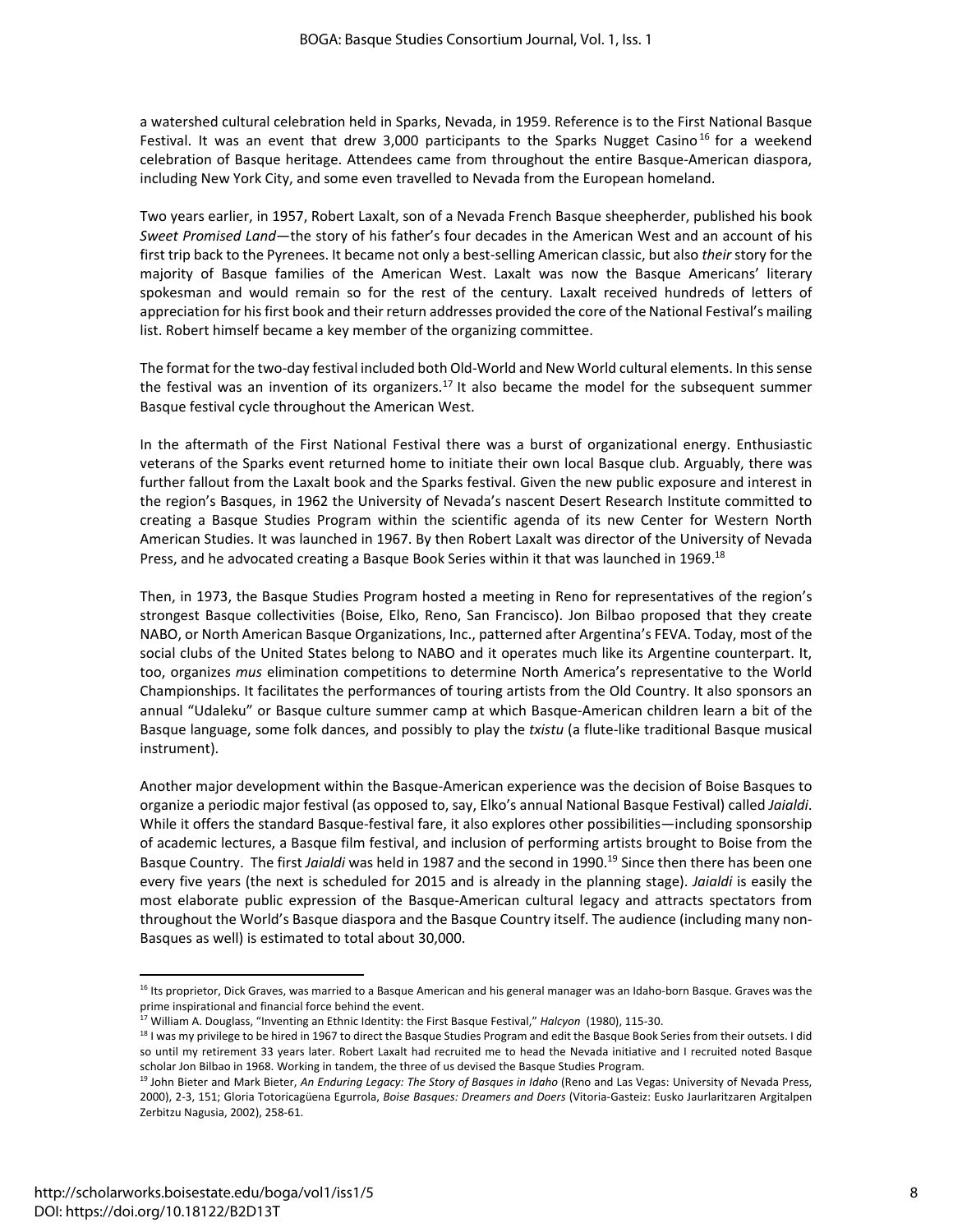There is now considerable reconfiguration of the demographics of Basque emigration. Since the Spanish democratic transformation, creation of the European Union (with its abolishment of the frontiers between member states and restrictive employment laws within them), and Spain's entry into the EU, Basque emigration to the "traditional" diasporas of both the colonial and modern periods has been eclipsed by the movement of youthful jobseekers within the EU. This is particularly true since 2007, when the world economic crisis began to produce massive unemployment in Spain. As a consequence, we can now discern budding and growing Basque concentrations in such cities as Paris, London, Milan, Rome, Brussels, Amsterdam, and Copenhagen. Many have constituted their own social club. Whether or not they will evolve into true diasporas‐‐defined as ethnically self‐aware, multi‐generational collectivities capable of reproducing themselves--remains to be seen.

Nor are Basques absented from the effervescent restructuring over about the last two decades of the world economy during which the "multinational" corporations have created their own universe by crawling (at least partially) out from under the regulatory shadow of sovereign states. Then, too, there is the scramble to participate in the national economy of others by erecting manufacturing and servicing industries within their borders, thereby avoiding the protectionist measures that every country erects to some degree against foreign competition. Most notably there has been the scramble by just about everyone to establish a foothold within China—the world's largest society and fastest growing economy.

Hegoalde has one of the two most highly industrialized and robust economies of the Iberian Peninsula (Catalunya being the other). Its private sector was quick to respond to the opportunities afforded by China. The famed Mondragon Cooperatives Corporation led the way, beginning in 1996. By 2008, there were 107 Basque service and manufacturing industries operating in the Asian giant. About half of the manufacturers were making their products there. Mondragon's Kunshan Industrial Park in Shanghai has ten different production plants. A select number of Basque professionals have settled in China as a part of these developments. Shanghai now has its own (small) Basque social club.<sup>20</sup>

*Eusko Jaurlaritza* has also played an active role in this process by sending its officials abroad (often accompanied by entrepreneurs from the private sector) to negotiate economic development agreements with foreign countries (including with state and provincial administrations within them). It has also established physical presences in several foreign venues, China included, but particularly Latin America and the United States. The Basque Government now maintains economic development delegations in Buenos Aires, Santiago (Chile), Mexico City, and New York (with its sub‐branch in Boise). Just last month offices were opened in Singapore and Munich. As I speak here today, Basque president, Iñigo Urkullu, and his entourage, are in Wisconsin attending the official opening ceremony of a new factory built there by a Basque enterprise.

Whether dealing with the United States or countries such as Mexico, Venezuela, Chile, Argentina, or Uruguay, such "diplomatic" missions usually incorporate both public officials and representatives of private firms. Understandably, and whenever they are available, the Basque delegations seek to utilize influential persons within the local diaspora that are part of the legacy of Basque immigration during the modern period in order to gain access to the targeted country's business and political establishments.

I might also mention that Basque professionals and technicians, like their counterparts everywhere, now seek out on their own employment elsewhere. When former Basque president Patxi López visited Dubai, he was welcomed informally at the airport by a small group of Basques working in that country.

In sum, whether dealing with the structured agendas of Basque enterprises to send people abroad to mount and administer their foreign operations, the transfer of Basque public employees to staff foreign

<sup>&</sup>lt;sup>20</sup> Oscar Álvarez Gila and Benan Oregi Iñurrieta, "Mass Migration vs. Specialized Migration. Basque Immigrants in China (Late 19<sup>th</sup> – Early 21<sup>st</sup> Centuries)." Unpublished paper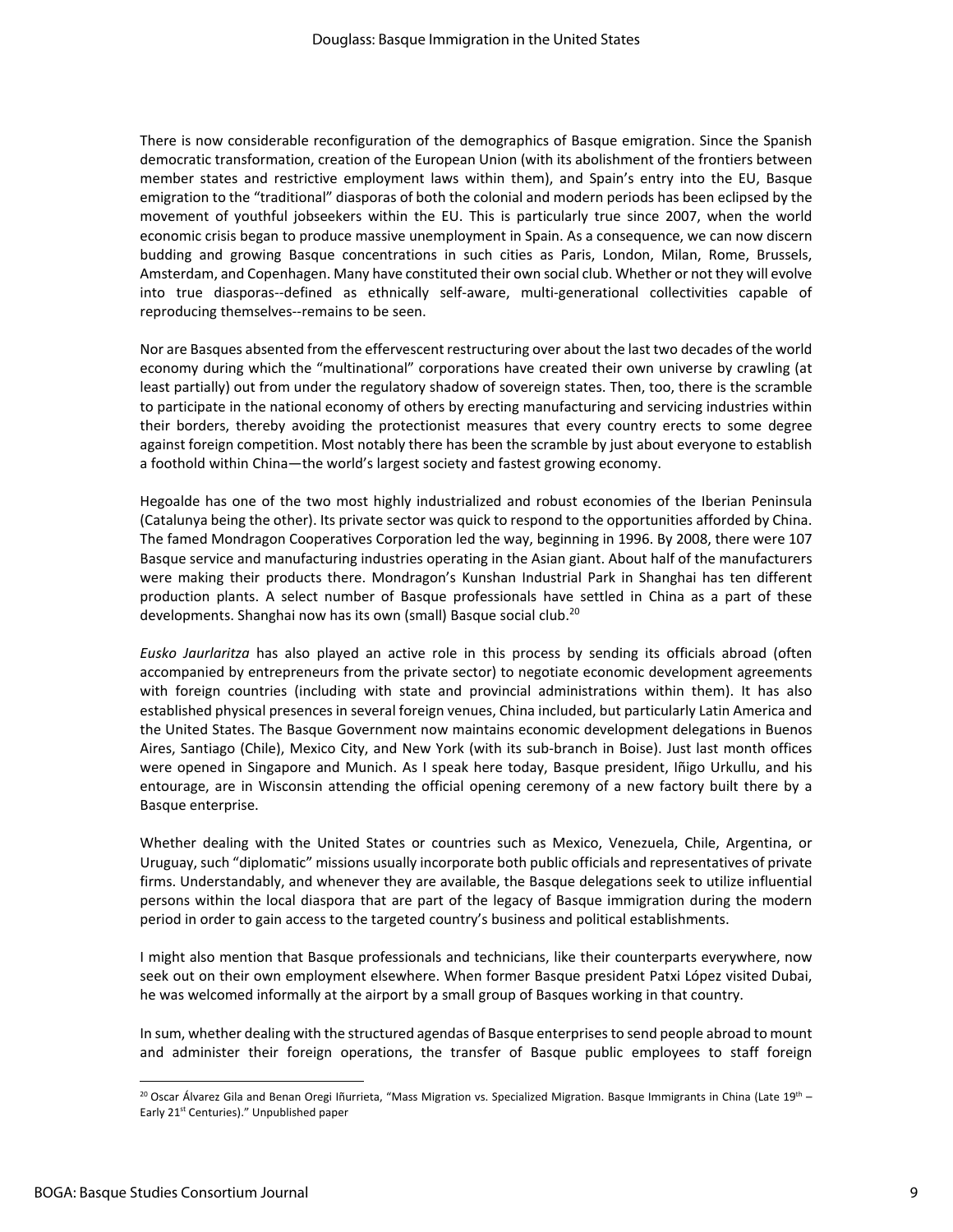delegations, the movement of Basque students abroad for study at a foreign university, or the individual decisions of Basque professionals to relocate just about anywhere, there is a new Basque emigration that is but dimly understood. At present, and despite the enormous geographical diversity of its destinations, it may entail fewer than a thousand individuals annually. Furthermore, it is obviously far too soon to generalize about its likely future structural properties and staying power. Still and all, an educated guess would conclude that this new migration will probably increase over time and, at least in some locales, it might leave diaspora legacies that are simply off the radar of present scholars of Basque emigration.

It should be noted that there is a qualitative difference, a kind of cultural watershed as it were, in the nature of postmodern Basque emigration compared with its modern counterpart. For the latter, emigration entailed profound separation. The means of transportation and communication between the Basque Country and the various receiving areas were slow. The journey might take weeks. The visit home was expensive, as was the telegram or telephone call. It was not at all uncommon for families to lose track entirely of their wandering emigrant sons. Over time, the emigrants were out of touch with the evolving social, economic, and political developments in their European homeland. Those who returned had become anachronisms to varying degrees.

All that has changed. Given the Internet, the postmodern Basque emigrant islikely to be in frequent contact with family and friends. She can stay fully abreast of the daily issues in the Basque Country through the Basque (and Spanish and French) on‐line media. Those living within the European Union are but a few hours by car or train from the Basque Country; most travel back and forth regularly between their homeland and their adopted homes. While considerably more expensive, air travel means that today no Basque emigrant on the planet is much more than a day's travel away from the Basque Country.

I would conclude with some observations regarding our knowledge of Basque immigration in the United States, with particular reference to this event today in New York City. In 1975, the University of Nevada Press published the book *Amerikanuak: Basques in the New World21* that I co‐authored with Jon Bilbao. Arguably, it was a pioneering initiative at that time and over time it acquired iconic status within the emerging sub‐field of Basque migration studies. We regarded the book to be a preliminary and tentative overview of the five centuries of Basque emigration to Latin America and the more recent move to the United States in comparative perspective. In retrospect, I believe that the influence of *Amerikanuak* upon subsequent Basque immigration research was excessive--at least in some cases. We expected its argument to be improved and even transcended by future investigation—including our own.

Since *Amerikanuak* resulted from the main research concern at the time of the newly founded Basque Studies Program of the University of Nevada System, namely Basque settlement in the American West, I now realize the extent to which its focus was upon its sheepherding tradition. Fair enough. But it also meant that our treatment was woefully inadequate of such important narratives as that of Florida Basques (comprised primarily of professional Jai Alai players and refugees from Castro's Cuba), on the one hand, and the history of Basques here in New York City, on the other.

Fortunately, at least in the case of New York, there has been important additional research—some of it in print, such as Gloria Totoricagüena's monograph*<sup>22</sup>* in the Basque Government's *Urazandi* collection, as well as the subsequent investigation of Koldo San Sebastián, Anna Aguirre, and Pedro Oiarzabal that remains to be published as yet. *Amerikanuak* pretty much treats New York City as a port of entry and transit point during which the famed Basque hotelier Valentín Aguirre met certain arriving vessels to collect their intending Basques sheepherders before putting them on a train to the American West a few days later, each with a paper pinned to his lapel indicating to the conductor where he should be offloaded. There is a little bit of discussion of the founding of a Basque neighborhood on Cherry Street, as well as the oldest

<sup>21</sup> William A. Douglass and Jon Bilbao, *Amerikanuak: Basquesin the New World* (Reno and Las Vegas: University of Nevada Press, 1975). <sup>22</sup> Gloria Totoricagüena Egurrola, *The Basques of New York: A Cosmopolitan Experience* (Vitoria‐Gasteiz: Eusko Jaurlaritzen Argitalpen Zerbitzu Nagusia, 2003).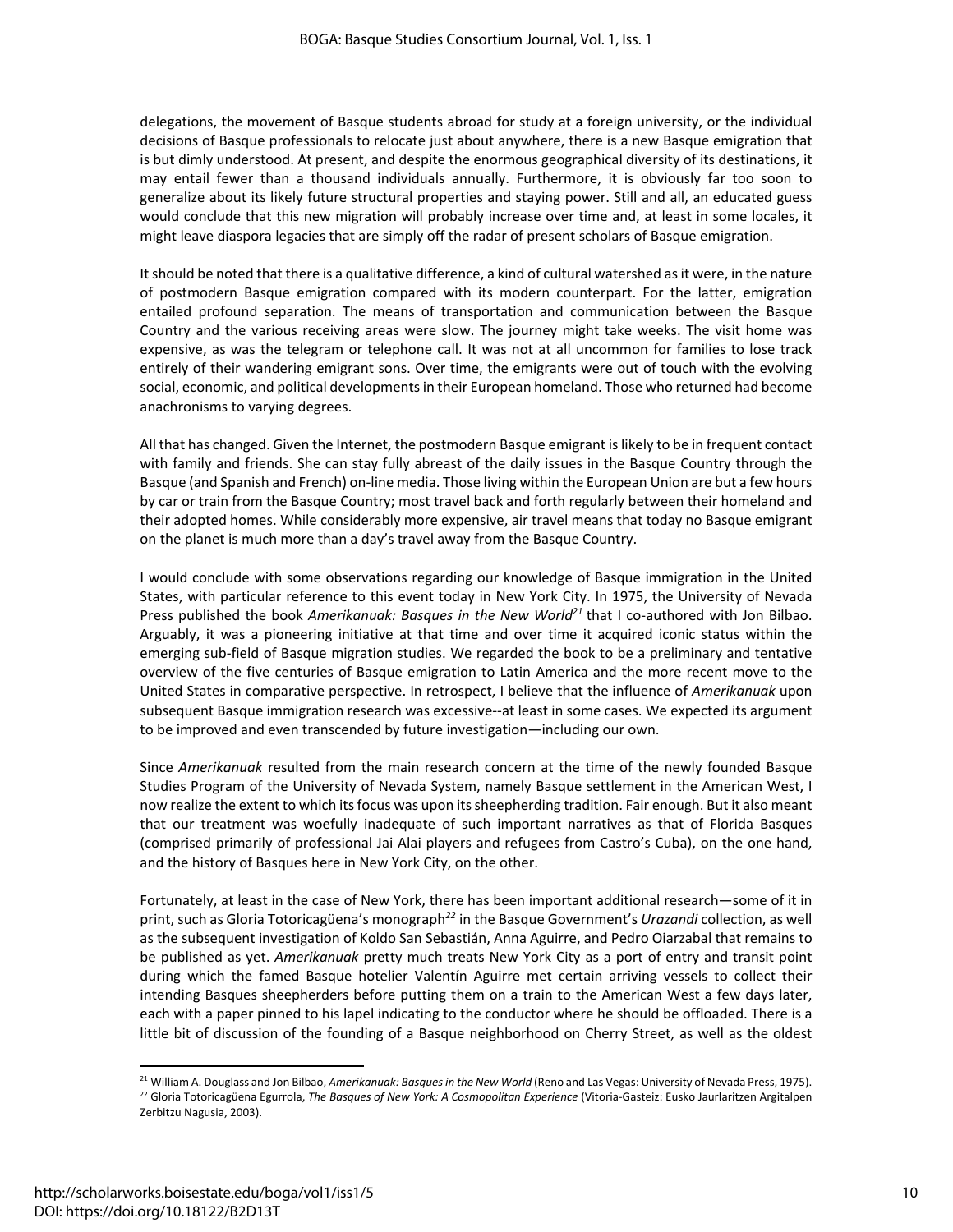Basque mutual aid society in the United States and one of the country's first Basque clubs. Mention is also made of the residence here (following the Spanish Civil War) of exiled Basque president José Antonio Aguirre, and his entourage, after the Second World War as part of their efforts to gain U.S. and United Nations recognition of the Basque cause.

What we failed to do was to explore the complexity of a Basque collectivity that was constituted primarily by seamen and ex-mariners but then developed a plethora of occupational and entrepreneurial niches the latter being primarily of the small‐business variety within the restaurant and shop‐keeping sectors. Furthermore, if many New York Basques had kinsmen in the American West, others were just as likely to have kinship, friendship, and business ties in Liverpool and Havana. More than in any other U.S. setting, New York City's Basque collectivity was embedded within a larger Iberian immigrant community (Catalans, Asturians, Galicians, Andalusians, Castilians) most of whom had their own ethnic press and social clubs. All, including Basques, had access to an over‐arching Spanish institutional framework. If the Basques of Boise and Reno were practically the only Iberian immigrants in their region, the American West in this regard constituting a kind of "Big Euskalherria," or Basque Country, New York City Basques were but one of many components within that city's "Little Spain."

Then, too, there was the city's cosmopolitan influence upon every one of its immigrant groups. Daily life in New York, one of the world's most ethnically, socially, economically, and culturally diverse metropolises, was quite different from that of Boise or Reno. From the outset, in New York City many Basque immigrants arrived as bachelors but then contracted marriage with non‐Basques. Among the Basque Americans of the American West there was a greater tendency to marry within the ethnic group. Growing up in a major metropolis meant that a NYC Basque‐American child received a superior education‐‐likely supplemented by regular exposure to some of the world's great museums and concert halls. Unsurprisingly, he or she was far more likely than Basque‐American children in the largely rural American West to get a college education. That, in turn, created a great deal of socio‐economic mobility among the first‐generation of American‐born New York Basques, many of whom entered the professions.

There were several evident consequences of the foregoing, onesthat would configure the New York Basque experience quite differently from its immigrant counterpart in the American West. New York City Basque immigrants remained far more informed and involved in social and political issues of the Basque Country, and the twentieth century world in general. The mariners, in particular, were likely to have had a personal history, not to mention a possible continuing involvement, with organized labor. Many of the colony's founders had jumped ship in some American port and lived with the challenge of rectifying their illegal alien status.<sup>23</sup>

New York's Basques felt profoundly the major conflicts of the first half of the twentieth century—socialism versus capitalism, democracy versus fascism. They debated and sometimes disagreed over these issues particularly regarding the ways that they played out in their Iberian homeland. The divisiveness there was reflected in New York, both as factionalism within the Basque collectivity itself and between it and other "Spaniards." The leftist leanings of some New York City Basques made them leery of Basque nationalism not all were thrilled by the presence of the Aguirre delegation in their midst. In New York virtually every Basque initiative was either imbued with conscious social and/or political purpose, or was at least subjected to such interpretation. Many New York Basques took sides in the Spanish Civil War, some volunteering to fight in it while others sent aid to Basque political organizations (particularly the Basque Nationalist Party).

 $^{23}$  It is interesting to consider this "history" within the context of America's current national debate over the status and future of its illegal aliens. Their number is estimated (no one really knows) to be eleven million people. Historically, not only did Basque mariners settle in New York, after the United States tightened its immigration laws in the 1920s hundreds of Basques jumped ship in an American port and made their way to the American West where they disappeared into the woodwork as sheepherders on the isolated range. Today's illegal immigrants in the United States are obviously largely Latin Americans; but there are also significant contingents from parts of West and East Europe, as well as Asia. Nevertheless, I am unaware of a single illegal Basque immigrant in this country at present. This is particularly remarkable given today's significant level of unemployment in the Basque homeland.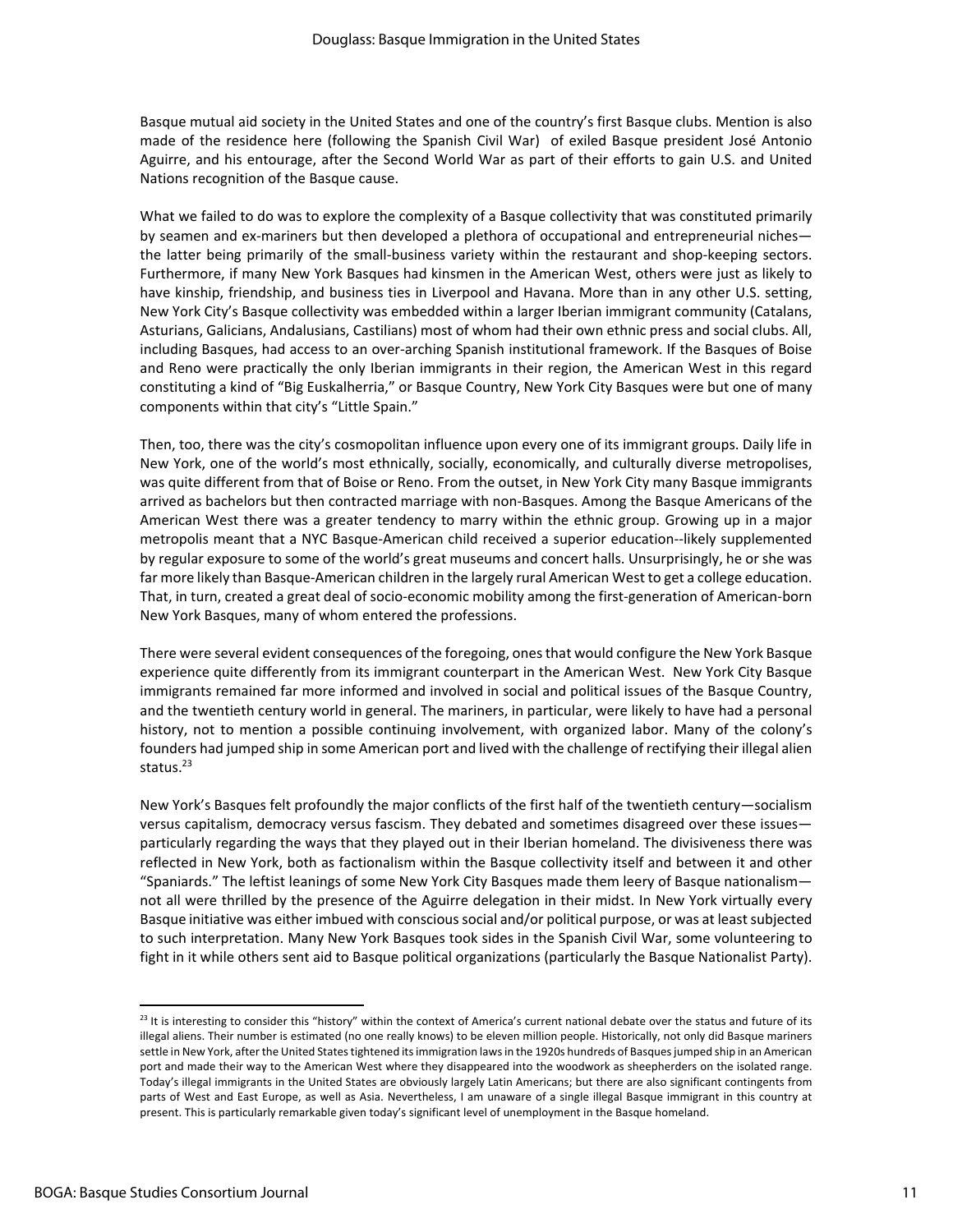In Boise, despite the fact that most of its overwhelmingly predominant Bizkaians had relatives in that beleaguered and besieged province, the Basque Americans limited their involvement to sending humanitarian aid to the victims of the conflict. Similarly, as Basque social clubs spread throughout the American West during the second half of the twentieth century, several prohibited political activity of any sort in their by-laws. Among most Basques of the American West there is an evident desire to avoid entanglement in the contentious politics of the homeland. In particular, few wish to be identified with ETA in the eyes of their American neighbors. Indeed, display of the American flag is never lacking at a Basque celebration and the annual "national" Basque Festival in Elko is held on the Fourth of July weekend. The "Sweet Promised Land" that serves as the title of Laxalt's classic work refers to the United States.<sup>24</sup>

Another difference between western Basque‐Americans and their Eastern Seaboard counterparts regards the timing of organizational activity. I have noted that much of the formal organization of most Basque‐ American social clubs and Basque cultural associations postdates the modern era's mass immigration. New York City is the exception. This weekend we are here to celebrate the hundredth anniversary of the founding in 1913 of this city's *euskal etxea*. Similarly, throughout the first half of the twentieth century there were several initiatives to found cultural associations and publications in New York—ranging from the folkloric to the radicalized political. Indeed, it may be argued that Basque associational activity in New York City actually waned during the postmodern period,<sup>25</sup> or at the time it flourished throughout the American West.

I would also note the extraordinary difficulty of even identifying the Basque collectivity in this city. New York is a world magnet for professionals, entrepreneurs, academics, financiers, artists, etc., including some from the Basque Country. Similarly, it attracts aspiring new residents (particularly young people) from throughout the United States—including the Basque Americans of the American West.<sup>26</sup> Many Basques therefore arrive in New York City without any awareness of its existing Basque‐American colony. Nor are they for the most part predisposed to become involved in it. After all, for many newcomers the move to New York was the supreme act of self‐liberation from former lives.

In 1995 I was asked to give the inaugural address at the First Congress of Basque Collectivities in the World held in Vitoria‐Gasteiz. I entitled my remarks *Nora Goaz?* or "Where are We Going?" It was my way ofraising the issue that Basque emigration had shifted dramatically away from the traditional destinations that were represented by most of the delegates in the hall. They could no longer expect to be reinvigorated by an ongoing movement of new arrivals from the Basque homeland. They would therefore become exposed geometrically to the assimilatory pressures in their host society (intermarriage, socialization and acculturation of successive generations within the host society, etc.). While there had been an evident recent explosion of voluntary associations throughout the traditional diasporas, that in itself might represent an Indian summer before a wintery demise. Above all, I underscored my belief that the future of Basque identity outside the homeland resided with future generations of diasporic young people. They would be the C-generation, as in "(C)hoosers," those who would retain some degree of Basque awareness and cultural involvement by choice more than birth.<sup>27</sup> Then, in 1999, I was again invited to give the opening

<sup>&</sup>lt;sup>24</sup> There are also historical New World explanations of such attitudes. Prior to federal regulation (in the 1930s) of the public lands, the itinerant Basque sheepman was viewed by settled Anglo ranchers as a scourge on the range who competed for *their* rightful grazing. Another factor influencing Basque‐American attitudes was their residence in small towns and their rural hinterlands of the American West—settings that tend to be politically conservative and patriotic.

<sup>&</sup>lt;sup>25</sup> Just prior to 9-11 several Basque activists in the city, launched the idea of a Basque International Cultural Center that would cost millions of dollars to construct. Frank Gehry, famed architect (a Bascophile since designing Bilbao's Guggenheim Museum) agreed to be the architect. The project was also endorsed by Mark Kurlansky‐‐author of the best‐selling work *The Basque History of the World* (New York: Walker and Co., 1999; London: Jonathan Cage, 1999).

<sup>&</sup>lt;sup>26</sup> In the 2000 U.S. census the Basque population of New York State as a whole was reported to be 1,252 persons. Even if we assumed that all resided in greater New York City (which some did not), Basques would represent but .0000781 percent of the population of its 16 million residents.

<sup>&</sup>lt;sup>27</sup> Reference is to John Ysursa's rendering of the ABCs of diasporic identity maintenance, whereby those born in the Old World society (and its emigrants) are "(A)utomatic" Basques, the first generation of their descendants born abroad are the "(B)etweeners" caught between two cultures and forced to accommodate to both, whereas the "(C)hoosers are at liberty to consume the "Basque product" as little or as much asthey desire. And, of course, with the passage of time we get C1, C2, etc. generations—each more distanced from